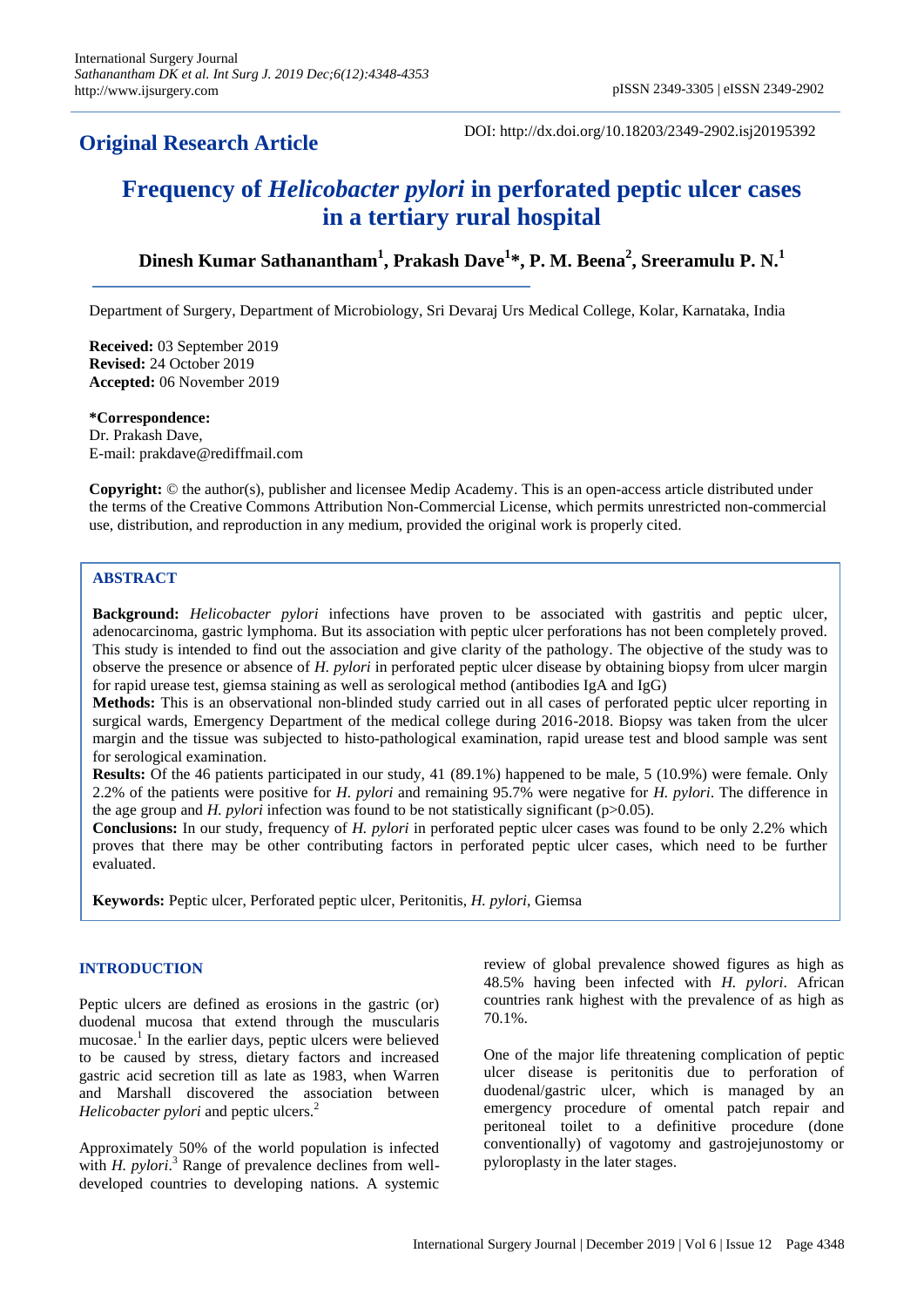*H. pylori* is a gram negative and micro-aerophilic organism that can cause chronic gastritis, gastric, duodenal ulcers and gastric adenocarcinoma.<sup>5</sup> The role of *H. pylori* in the etiopathogenesis of chronic peptic ulcer has been well established, but its importance in the pathology of perforated peptic ulcer is still conflicting.

## **METHODS**

#### *Source of data*

A sample of 46 patients fulfilling the inclusion criteria were selected for this study from Department of General Surgery of R. L. Jalappa Hospital and Research Centre, Tamaka, Kolar attached to Sri Devaraj Urs Medical College between December 2016 and June 2018.

#### *Type of study*

A prospective observational study.

#### *Inclusion criteria*

Patients diagnosed with perforated peptic ulcer of ages 18-75 years, undergoing emergency laparotomy were included in our study.

#### *Exclusion criteria*

Exclusion criteria were patients who were on triple drug therapy for *H. pylori* for acute gastritis or any other disease; patient who showed septicemia, respiratory failure, congestive heart failure were excluded; patients with traumatic perforations and perforations due to malignancy.

46 patients fulfilling the criteria framed were included in our study after obtaining a written & informed consent, was elicited followed by general and systemic examination. The study was a non-blinded study at every levels.

A brief data on the special investigations done for the *H. pylori* study.

#### *Serology*

ELISA test (Calbiotech, USA diagnostic kit) for detection of IgA and IgM antibodies is used. Blood sample specimen was allowed to clot at room temperature and centrifuged at 2500 rpm for 5 minutes in a REMI centrifuge after separating the clot from the upper wall of the test tube with sterile loop. The serum was separated and frozen until they tested as per the instruction of the manufacturer.

#### *Rapid urease test*

The biopsy specimen from the perforated peptic ulcer margin were placed in Rapid urease test broth (HiMedia)

containing 2% urea solution with phenol dye red as indicator, the change in color to pink within 4 hrs will be taken as positive.<sup>11</sup>

#### *Giemsa staining*

The biopsy specimen from the perforated ulcer margin were subjected to Giemsa staining and viewed under microscopy for the typical morphology of stained *H. pylori* organisms.

## **RESULTS**

The present study was done as an observational nonblinded study among 46 perforated peptic ulcer patients to find out the frequency of Helicobacter Pylori infection in perforated peptic ulcer patients undergoing surgery in Sri Devaraj Urs Medical College Hospital, Tamaka, Kolar.



#### **Figure 1: Age group of the participants.**

Among the total 46 participants in this study there were11 (23.9%) participants in the age group of 31-40 years, 8 (17.4%) participants in the age group of 41- 50 years and 8 (17.4%) participants in the age group of 51- 60. Each in the age range of 61-70 years there were 7(15.2%), 3(6.5%) patients above 70 years of age. One (2.2%) patient was aged 9 years (Figure 1).

Of all the study participant 41 (89.1%) patients were males and 5 (10.9%) patients were females.

In the current study of case of perforated peptic ulcer on the age group and sex wise distribution, was  $(2.2\%)$  (n=1) of male below 20 years of age. Between 21-30 years there was  $(n=1)$   $(2.2%)$  female and  $(n=7)$  15.2% male patients. Of the 11 patients in the age group of 31-40 years all (n=11) 23.9% were males. In the age range of 41-50 years there were  $(n=2)$  (4.3%) females and  $(n=6)$ 13% males. Same frequency was noted for age group 51- 60 years. In the age group of  $61-70$  years (n=7) 15.2% were males. No female cases were recorded within one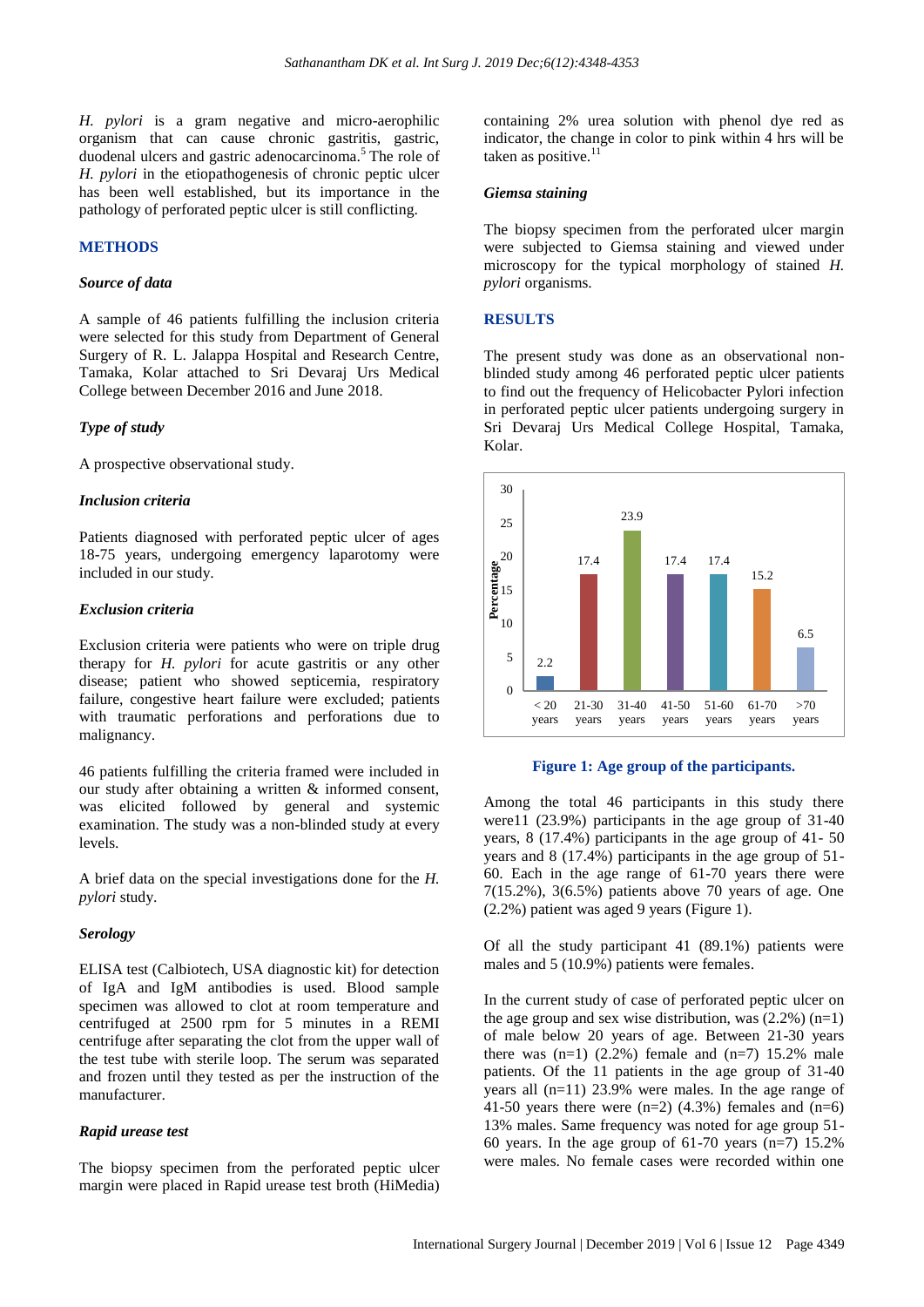group above 70 years of age all (n=3) 6.4% cases were males as mentioned in Figure 2.



## **Figure 2: Proportion of male and female subjects in each age group.**

In the present study the mean age of women was found to be 48 years with standard deviation (SD) of 12.2 years. And in men the mean age was 46.98 years with SD of 16.99 years.



**Figure 3: Clinical presentation of the participants.**

In this study of all the 46 patients with perforated duodenal ulcer all 46 (100%) patients the chief clinical presentation was pain abdomen (Figure 3).



**Figure 4: Site of perforation.**

Among all the study participants in (n=33) 71.7% of the site of peptic ulcer perforation was in pre pyloric region and for (n=13) 28.3% of patients the perforation was in the first part of duodenum (Figure 4).



## **Figure 5: Proportion of cases positive for** *H. pylori* **by Giemsa stain.**

On biopsy with Giemsa staining (n=44) 95.7%, biopsy samples were negative for *H. pylori* whereas (n=2) 4.3%, samples were positive for *H. pylori* (Figure 5).



## **Figure 6: Proportion of cases positive for** *H. pylori* **by serology.**

In the present study, the serology results for IgA and IgM antibodies were positive in 2.2% of the participants and negative in 97.8% participants (Figure 6).



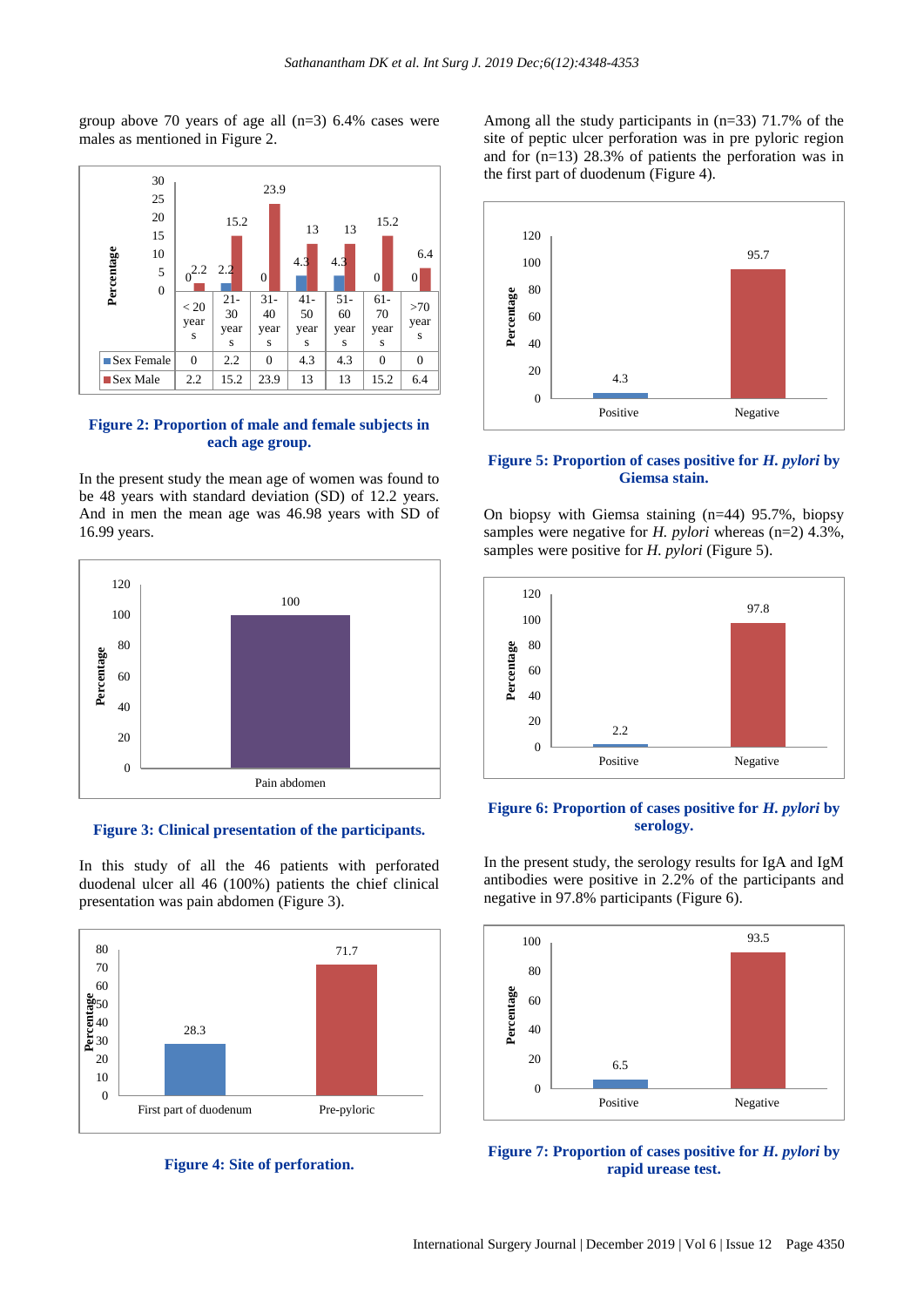Rapid urease test was found to be positive in 3 (6.5%) of the perforated peptic ulcer cases for *H. pylori* and negative among 43 (93.5%) of the cases (Figure 7).



**Figure 8: Proportion of patients with complications.**

On postoperative follow up (n=42) 91.3% of the participants did not develop any complications,  $(n=1)$ 2.2% developed enterocutaneous fistula, (n=1) 2.2% had surgical site infection with organism *E. coli*, (n=1) 2.2% patient was lost to follow up due to discharge against medical advice, (n=1) 2.2% died due to septecemic shock (Figure 8).

In this study among 46 patients Giemsa staining and rapid urease test were positive in (n=2) 4.3% participants and both the tests were negative in (n=43) 93.5% of the patients. Rapid urease test was alone positive in (n=1) 2.2% of the cases.

Among the 46 perforated peptic ulcer cases both Giemsa staining and Serology were positive in (n=1) 2.2% of the cases and both were negative in 97.9% of the patients. Giemsa staining was alone positive in  $(n=1)$  2.2% of the patients.



## **Figure 9: Age group wise distribution of** *H. pylori* **cases.**

In this study *H. pylori* was positive in (n=1)2.2% of the patient in the age group of 51-60 years and (n=1) 2.2% of the patients in the age group of more than 70 years. All

other patients were negative for *H. pylori* infection. The difference in the age group and *H. pylori* infection was found to be not statistically significant  $(p>0.05)$ (Figure 9).

Among 2 cases who were positive for *H. pylori* infection both the cases were found to be males (Figure 10).



**Figure 10: Gender wise distribution of** *H. pylori* **cases.**

Among the (n=2) 4.3% cases that were positive for *H. pylori* infection, did not develop any complications after surgery. No patients with complications were found positive for *H. pylori* in this study. The difference was found to be not statistically significant  $(p>0.05)$ .

## **DISCUSSION**

Perforated peptic ulcer still remains one of the major emergencies faced by general surgeons in day to day practice. Research for its prevention and cure has been carried out over a long time to reduce morbidity and mortality. The discovery of *H. pylori* by Warren and Marshall in the pathogenesis of Peptic ulcer disease has revolutionized the treatment of the same. But its association with perforated peptic ulcer is still conflicting; with varied studies giving difference of opinion. $6,7$ 

This study was conducted in the department of Surgery, at Sri Devaraj Urs Medical College, Tamaka, Kolar. 46 cases with Perforated Peptic ulcer in the age group of 20- 70 years were included in the study. Patient who received treatment for *H. pylori* eradication were excluded from the study. All these cases were stratified according to age, sex, presenting symptoms, elicited signs, type of surgical intervention, histopathology, microbiological tests and serology.

During the 19 month period, 46 patients were enrolled in our study. Most of the patients were in the middle age group (30-50 years) as consistent with the other studies done by Dogra et al with the highest incidence in the age group of  $31-40$  years.<sup>8</sup>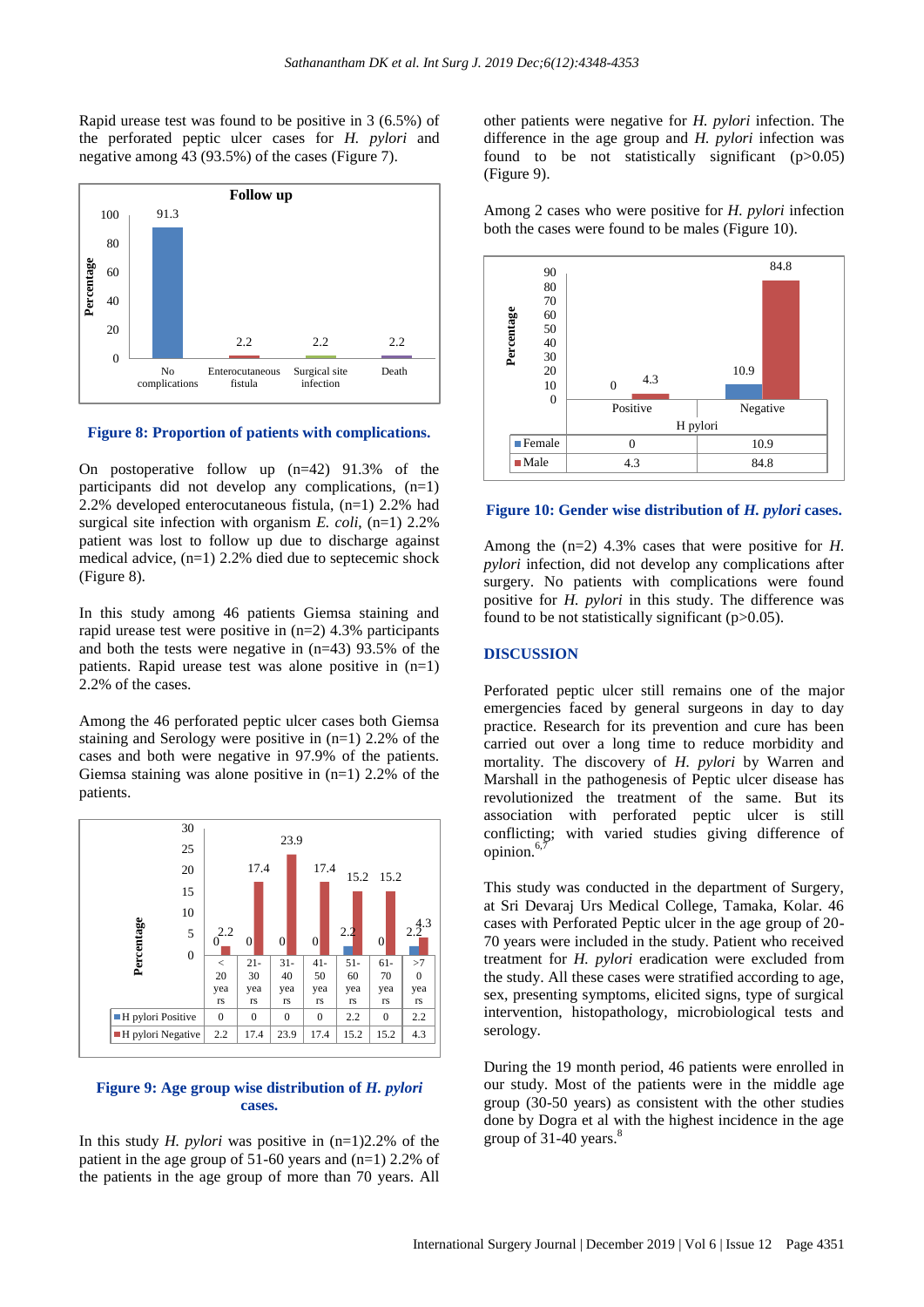Perforation in peptic ulcer was more common in males and comparatively less common in females. Our study also had similar findings with male preponderance of 89.1% and females 10.9%. This corroborates with the other studies by Reinbach et al, Khan et al, Aman et al, Dogra et al, Rehmani et al. $3,6,9-12$  It is contrasting to the study by Kaffes et al, who found it to be more common in females.<sup>13</sup>

Most common presenting symptom among the cases in our study was epigastric/ upper abdominal pain, almost all 46 (100%) cases had it. Guarding/rigidity were present in almost all cases. This is consistent with the other studies. $11$ 

Intraoperatively 71.7% patients had Pre-pyloric perforation, 28.3% patients had in D1 i.e., first part of duodenum (a sample intra-op photograph as shown in Figure 2). This is in contrast to the studies in the literature, like the study done by Shah et al which mentioned that most common site was first part of duodenum or pre-pyloric. $^{14}$ 

All patients with perforated peptic ulcer included in our study underwent exploratory laparotomy with Graham's omental patch closure. No definitive surgery was undertaken in any of the cases.

In our study, the frequency of *H. pylori* was found to be only 2.2% among the 46 participants; showing low incidence of *H. pylori* infection in perforated peptic ulcer. These results are in agreement with studies by Reinbach et al and Chowdhary, whose studies showed 47% (statistically insignificant) and 0% incidence respectively.<sup>6,15</sup>

This is in contrast to the various studies in the literature. For example, indigenous studies by Sebastian et al reported an infection rate as high as 83% in a small group of acute perforated peptic ulcer, Sharma et al found a prevalence rate of 61% among 44 patients from Chhattisgarh region.<sup>16</sup>

Other studies conducted in different parts of the world namely Debongie et al showed a prevalence of 56%, NG et al on the other hand, found a 70% infection rate, a study conducted in Hong Kong by Chu et al reported infection rate of 47%, thus a varied picture of incidence in different regions of the world has been noted by various works.<sup>17,18</sup>

## *Giemsa*

Giemsa staining of the biopsy samples in our study showed *Helical bacteria* in only 2 (4.3%) out of 46 cases. This method has an accuracy rate of 78% in detecting *H. pylori*. <sup>12</sup> This method was considered gold standard and used in almost all studies for the detection of *H. pylori* in perforated peptic ulcer. $8.9,11,12,19,20$ 

## *Serology*

Serological analysis of one patient (2.2%) with perforated peptic ulcer out of 46 was positive; a test which has shown a prevalence rate of 68% (Aman) to 66.6% (Hussain), our study used both IgA and IgM for the analysis.<sup>10,14</sup>

## *Rapid urease test*

Frequency of *H. pylori* by rapid urease test was found to be  $6.5\%$  (3 out of 46).<sup>17</sup> This is a less commonly used method in various studies for detection of *H. pylori*. All biopsy proven studies had positive rapid urease test, but also had a few false positive.<sup>19</sup> This is consistent with our study.

Postoperatively, one patient developed entero-cutaneous fistula, which was managed conservatively. One patient developed superficial surgical site infection, with pus culture from wound site grew *E.coli* organism.

Patient was followed up for a period of 6 months. Patient with *H. pylori* positive results were given, Triple drug therapy for *H. pylori* eradication. One was lost to the follow-up, as the patient requested discharged against medical advice. No recurrence was documented in any of the 45 cases. No re-operation was necessary.

Thus in our study, association of *H. pylori* with perforated peptic ulcer was not present, significantly indicating a different pathogenesis and risk factors in the natural history of perforated peptic ulcer. The prevalence of pre-pyloric ulcer more than the duodenal ulcer can indicate a different etiology associated with perforation in this community.

In this context, a larger study with bigger sample size with inclusion of other confounding factors like use of NSAIDS, steroids, smoking and alcohol is indicated to establish the association between *H. pylori* or other factors with perforated peptic ulcer.

#### **CONCLUSION**

According to our study the evidence of infection by *H. pylori* as shown by demonstration of IgG and IgA antibodies to the organism was found to be 2.2% and histological evidence by Giemsa straining was 4.3% and by rapid urease test was 6.5%. Thus the frequency of *H. pylori* infections seems to be very low in the studied patient population of perforated peptic ulcer.

## **ACKNOWLEDGEMENTS**

Authors and co-authors would like to acknowledge Dr Kalyani, Professor and HOD, Department of Pathology for their support in the study.